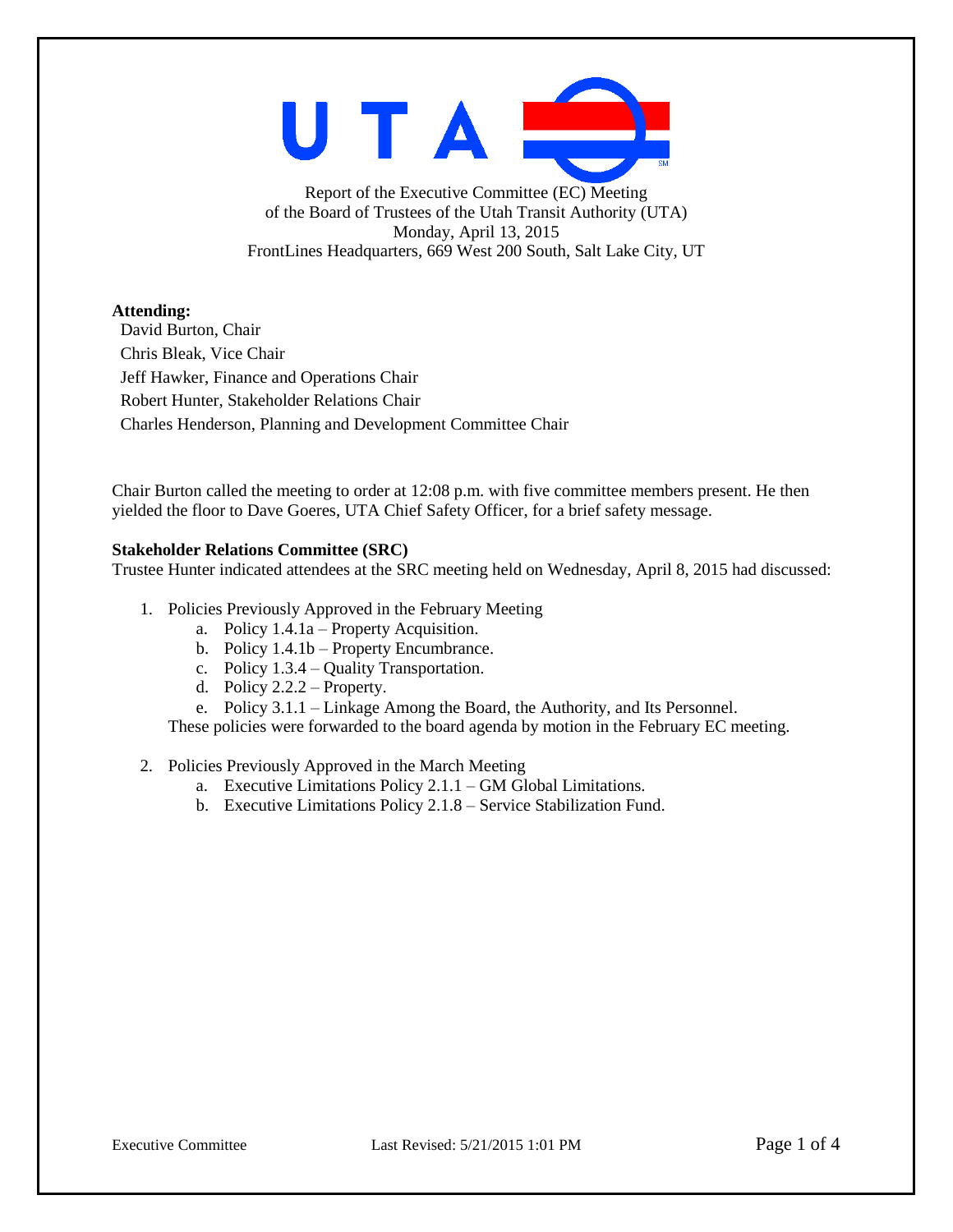c. Board Policy 4.3.2 – Media Relations.

These policies were forwarded to the board agenda by motion in the March EC meeting.

3. Executive Limitations Policy 2.5.4 – Communication with Governing Councils. The policy was reviewed. A motion to forward Executive Limitations Policy 2.5.4 to the board agenda was made by Trustee Hunter and seconded by Trustee Henderson. The motion carried by unanimous consent with five aye votes.

Trustee Hunter requested that an abbreviated version of the presentation given in Stakeholder Relations Committee on the results of a customer benchmarking survey be given at the board meeting. Chair Burton concurred and asked that the information item be added to the board agenda.

## **Finance and Operations Committee (FAOC)**

Trustee Hawker indicated attendees at the FAOC meeting held on Wednesday, April 8, 2015 had discussed:

- 1. December 2014 Performance Dashboard and Financial Statements.
	- a. This item was reviewed and forwarded to the board agenda in the March EC meeting.
- 2. January 2015 Performance Dashboard and Financial Statements. a. This item was reviewed and forwarded to the board agenda in the March EC meeting.
- 3. February 2015 Performance Dashboard and Financial Statements.
	- a. The dashboard and financial statements were reviewed. A motion to forward the February 2015 performance dashboard and financial statements to the board agenda was made by Trustee Hawker and seconded by Trustee Hunter. The motion carried by unanimous consent.
- 3. Year-End Report on Performance Goals.
	- a. Trustee Hawker indicated that the FAOC forwarded the performance goals to the EC for determination of an appropriate course of action. Discussion ensued. Following the discussion, a motion for 1) the PADC to determine a percentage-based weighting for achievement of the 2014 performance goals, 2) the FAOC develop a policy on how to determine performance goal achievement from 2015 forward, and 3) the year-end performance report be added to the board agenda was made by Trustee Henderson and seconded by Trustee Hawker. The motion carried by unanimous consent.
- 4. Auditor Selection Criteria.
	- a. Trustee Hawker indicated that the FAOC recommended a Request for Proposal be issued for external financial and pension audits. A motion to move the auditor selection criteria to the board agenda was made by Trustee Hawker and seconded by Vice Chair Bleak. The motion carried by unanimous consent.
- 5. Annual Compliance Safety Report.
	- a. This item was reviewed and forwarded to the board agenda in the March EC meeting. During the April EC meeting it was requested that an abbreviated version of the report be delivered in board meeting as part of the safety first minute.

## **Planning and Development Committee (PADC)**

Trustee Henderson indicated attendees at the PADC meeting held on Wednesday, April 8, 2015 had discussed:

- 1. 2015 Goals Customer Satisfaction Indicators.
	- a. Trustee Henderson summarized the customer satisfaction indicators. A motion to forward the indicators to the board agenda to be included as part of the 2015 goals was made by Trustee Henderson and seconded by Vice Chair Bleak with a stipulation that an explanation of the customer satisfaction indicators be included in the board packet. Prior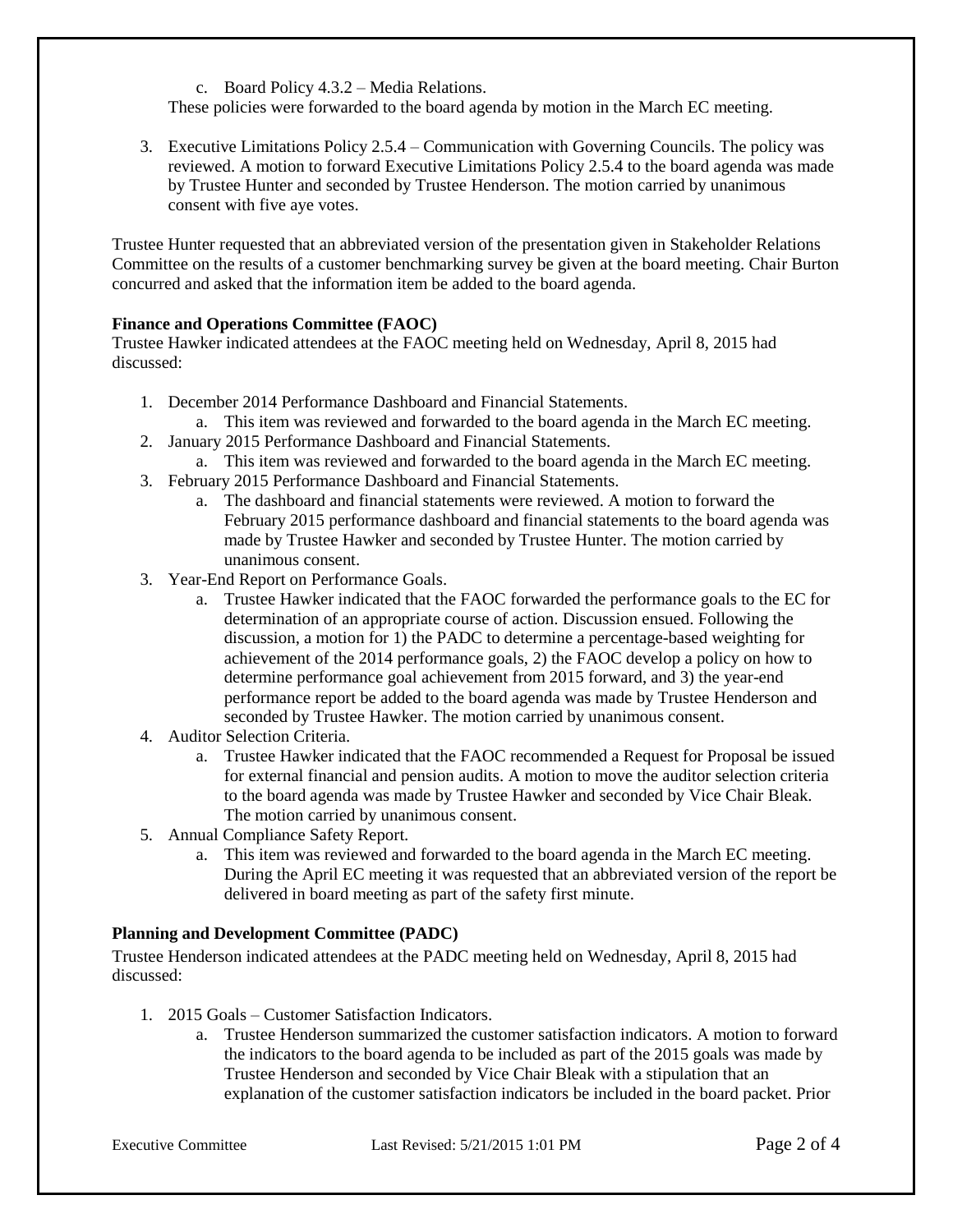to voting on this motion, the EC also discussed the final board goals (see Action Items 2). A substitute motion was made under Action Items 2 which addressed the customer satisfaction indicators.

## **Action Items**

- 1. Approval of March 16, 2015 Meeting Report.
	- a. A motion to approve the March 16, 2015 meeting report was made by Vice Chair Bleak and seconded by Trustee Henderson. The motion carried by unanimous consent.
- 2. R2015-03-04 Final Board Goals.
	- a. During the March EC meeting a motion to accept \$4.01 as the IPR for the current calendar year was made by Trustee Henderson and seconded by Vice Chair Bleak. The motion carried by unanimous consent. The resolution was forwarded with this change to board agenda in the March EC meeting; however, during the March board meeting the topic was deferred to the April meeting. During the April EC meeting, a substitute motion to forward the final board goals including an IPR goal set at \$4.01 and a goal reflecting the addition of three customer satisfaction indicators to the board agenda was made by Trustee Henderson and seconded by Vice Chair Bleak. The motion carried by unanimous consent.

#### **Closed Session.**

Chair Burton indicated there was a matter to be discussed in closed session. A motion to move into closed session was made by Trustee Hunter and seconded by Trustee Henderson. The motion carried by unanimous consent and the EC moved into closed session at 12:54 p.m.

#### **Open Session.**

A motion to return to open session was made by Trustee Henderson and seconded by Trustee Henderson. The motion carried by unanimous consent and the EC returned to open session at 1:12 p.m.

#### **Action Taken Regarding Matters Discussed in Closed Session.**

A motion directing the general counsel to prepare a changes in the UTA Bylaws prior to the April 2015 board meeting to reflect a new board committee structure including a Stakeholder Relations Committee, a Planning and Development Committee, a Finance Committee, an Operations Committee, and an Audit Committee was made by Vice Chair Bleak and seconded by Trustee Henderson. The motion carried by unanimous consent.

#### **Other Business.**

No other business was discussed.

### **Board Coordination.**

Upcoming calendar items were briefly reviewed.

#### **Set Board Meeting Agenda.**

The board agenda was set as outlined in the EC meeting.